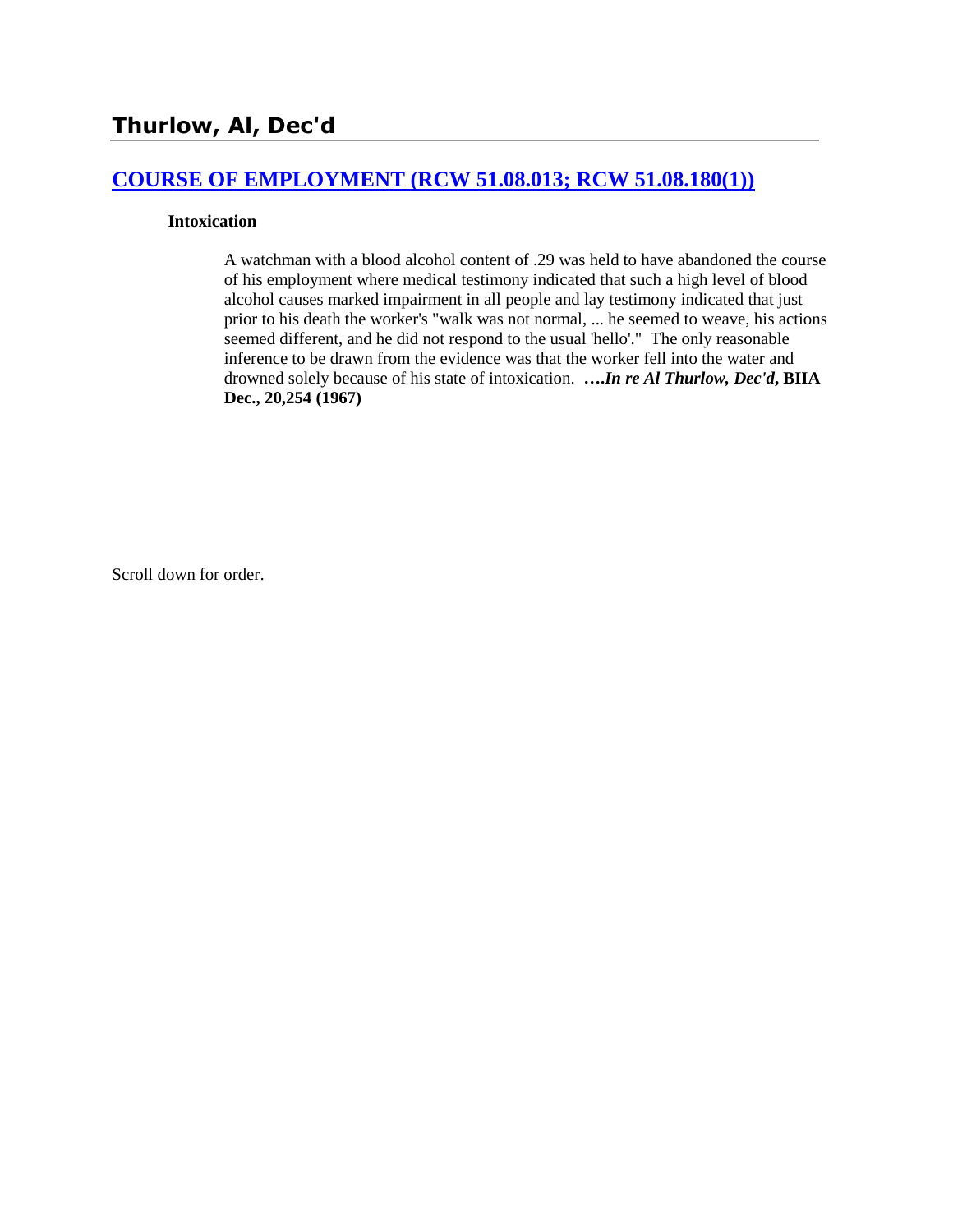### **BEFORE THE BOARD OF INDUSTRIAL INSURANCE APPEALS STATE OF WASHINGTON**

**)**

**IN RE: AL A. THURLOW, DEC'D ) DOCKET NO. 20,254**

**CLAIM NO. C-952727 ) DECISION AND ORDER**

## APPEARANCES:

Widow-Petitioner, Doris Thurlow, by Herbert Swanson (Withdrawn) and Samuel P. Hale and Rudolph V. Mueller

Employer, Scott Paper Company, by Bell, Ingram & Smith, per Louis Bell

Department of Labor and Industries, by The Attorney General, per Frederick B. Hayes and Floyd V. Smith, Assistants

This is an appeal filed by the employer on July 1, 1963, from an order of the Supervisor of Industrial Insurance dated June 24, 1963, which allowed this claim for benefits. **REVERSED AND REMANDED**.

# **DECISION**

This matter is before the Board for review and decision on timely Statements of Exceptions filed by the claimant, the employer and the Department of Labor and Industries to a Proposed Decision and Order issued by a hearing examiner for this Board on November 27, 1964, in which the order of the Supervisor of Industrial Insurance dated June 24, 1963 was sustained.

The Board had reviewed the evidentiary rulings of the hearing examiner and finds that no prejudicial error was committed and said rulings are hereby affirmed.

The issue presented by this appeal is the correctness of the Supervisor's order and specifically, whether the petitioner is entitled to benefits under the Industrial Insurance Act.

After consideration of the Proposed Decision and Order and the Statements of Exceptions filed thereto, and a careful review of the entire record before us, we are persuaded that the exceptions are meritorious and that the Proposed Decision and Order is not supported by the preponderance of the evidence nor correct as a matter of law.

The decedent's death was due to drowning. His body was found in water adjacent to the plant in which he was employed as a watchman on December 29, 1962, at approximately 11:00 P.M. The time clock which he carried and which was found strapped to his waist had stopped at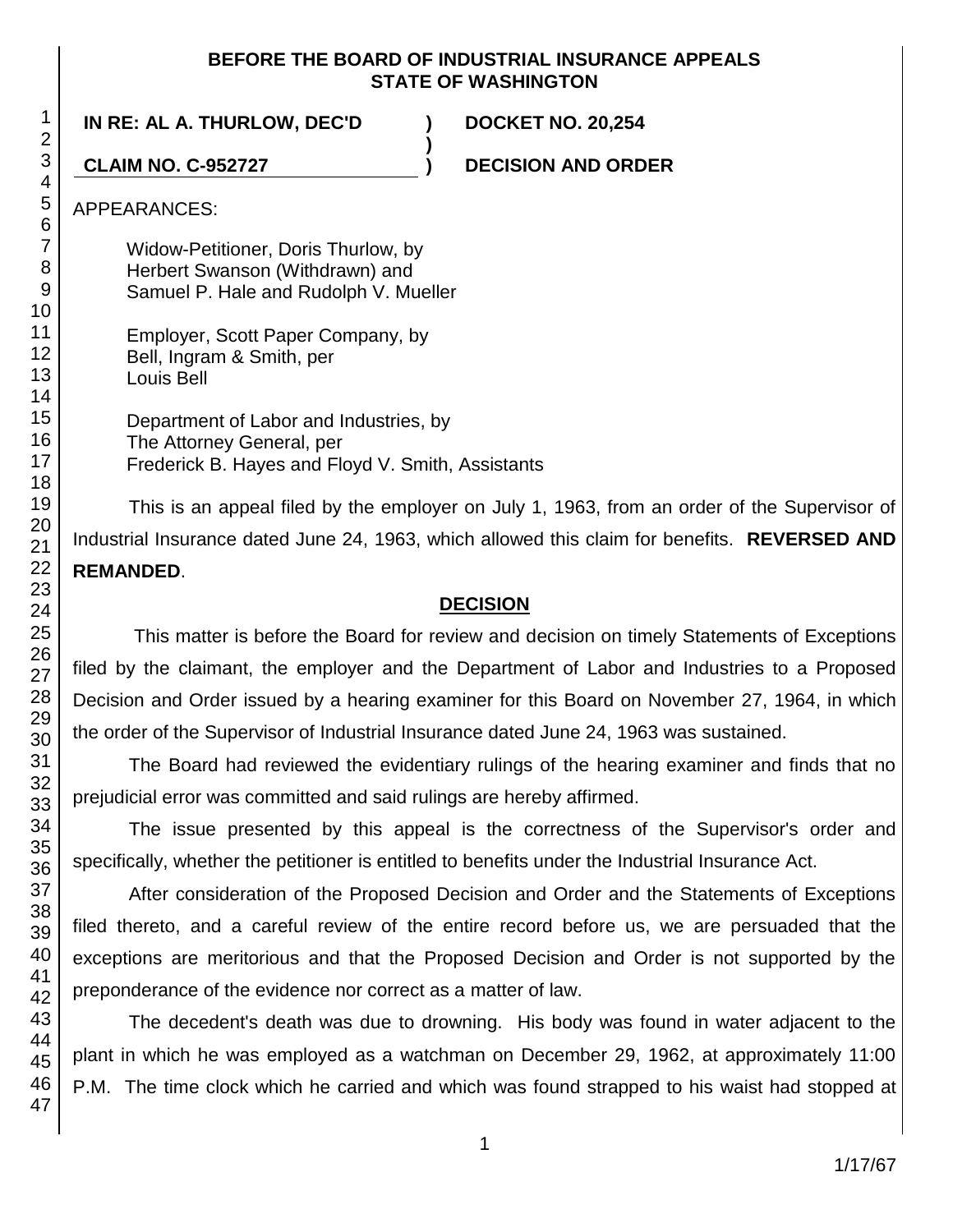about 4:15 P.M. There were no witnesses to the fall into the water and the record is silent as to the reasons which compelled him to the site from which he fell. Nor do we have any knowledge as to the exact physical site from which he fell.

An autopsy was performed on the deceased's body on December 30, 1962, and the autopsy surgeon made, as one of his final diagnoses, the diagnosis of acute alcoholism. A blood sample was removed from the body by the autopsy surgeon and revealed, in tests performed by a medical technologist, that the deceased had a reading for ethyl alcohol content of .29.

It is the testimony of competent medical witnesses that a blood alcoholic content of .29 causes marked impairment in all people. It causes a very significant impairment with respect to a person's ability to show their normal judgment in reasoning; they will show marked impairment with respect to their ability to see; with respect to their normal ability to hear; and with respect to their normal ability to speak. All such individuals will have some impairment with respect to ability to walk, turn, stand or sit on command, and some people with this blood concentration will be so severely influenced that they are comatose at this time and they will not respond to any stimuli.

The deceased workman was seen at approximately 4:00 P.M. by fellow workmen who observed that his walk was not normal, that he seemed to weave, his actions seemed different, and he did not respond to the usual "hello."

The normal route which the deceased would have taken as a watchman on December 29, 1962, would not have taken him near the water's edge unless some unusual occurrence had attracted his attention and he had gone there to investigate. The record is silent, as we have said previously, with respect to why he departed from his usual route and approached the water's edge. Whether he was compelled to the location from which he fell as a consequence of investigating some circumstance related to his employment, or whether he wandered there in the intoxicated state, is not really material as we are persuaded from this record that the only reasonable inference which can be drawn is that the workman fell into the water and was drowned solely because of his state of intoxication and that he, at the time of his fall and death, had removed himself from the course of his employment.

We believe it is patently clear from all of the testimony in this record that the deceased workman was acutely intoxicated on November 29, 1962, and the conclusion is inescapable that his death was solely and directly the result of his intoxicated condition -- there being no other plausible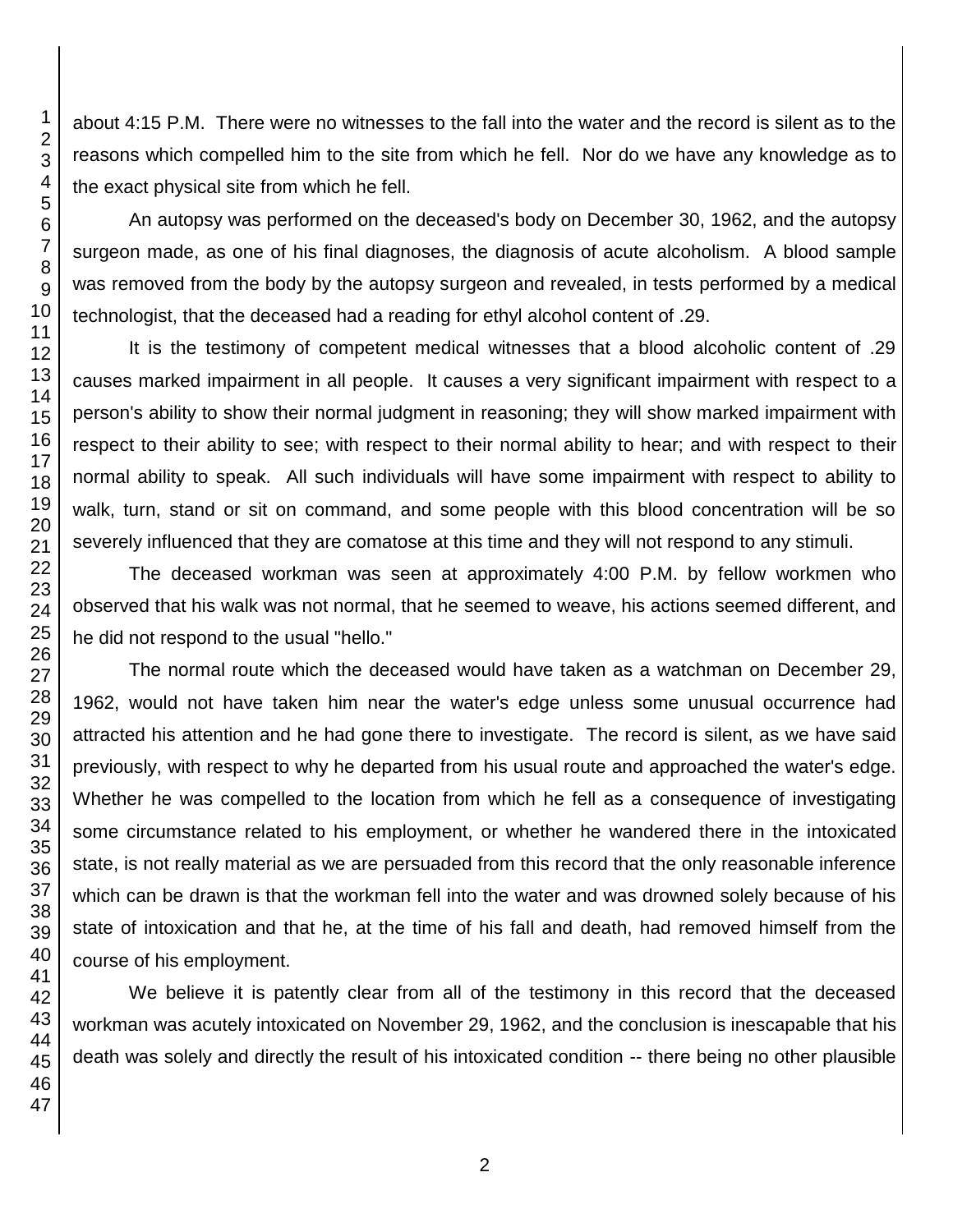reason suggested in the record before us as to why he would have fallen into the water and subsequently drowned.

In this Board's opinion, therefore, the Supervisor's order dated June 24, 1963, allowing this claim for benefits under the Act, is incorrect and should be reversed.

# **FINDINGS OF FACT**

After a careful review of the record, the Board finds as follows:

- 1. On January 18, 1963, Mary Doris Thurlow, widow of Alpheus A. Thurlow, filed a claim for a widow's pension with the Department of Labor and Industries alleging that her husband met his death while in the course of employment with the Scott Paper Company on December 29, 1962. On April 8, 1962, the Supervisor of Industrial Insurance entered an order approving the widow's claim. On April 12, 1963, the Supervisor entered an order holding the claim in abeyance, pending further investigation. On May 20, 1963, the employer appealed to this Board from the Supervisor's order of April 8, 1963, allowing the claim, and the Board, on June 18, 1963, denied the appeal for the reason that there was no appealable order in view of the Supervisor's order of April 12, 1963, holding the claim in abeyance. On June 24, 1963, the Supervisor entered an order cancelling the order of April 12, 1963, and allowing the widow's claim for pension. On July 1, 1963, the employer appealed to this Board and the Board granted the appeal on July 19, 1963, and assigned it Docket No. 20,254.
- 2. Subsequent to hearings held in this matter, a hearing examiner issued a Proposed Decision and Order on November 27, 1964. Thereafter, timely Statements of Exceptions were filed by the employer, the claimant and the Department of Labor and Industries.
- 3. The deceased workman, Al A. Thurlow was employed as a clock watchman at the Scott Paper Company on December 29, 1962, and had been so employed for some time prior thereto. His hours of employment on December 29, 1962, were from 4"00 P.M., to midnight. On the afternoon of that day at a time not completely certain, but more probably sometime shortly after 4:16 P.M., the decedent fell into navigable water adjacent to the company plant and died as the result of drowning. There were no witnesses to the accident causing his death, and it is not known from what physical site he fell.
- 4. An analysis of the decedent's blood, removed at an autopsy, disclosed that he had a .29 reading for ethyl alcohol content. This amount of alcoholic content in the blood will cause marked impairment in all persons with respect to their ability to show normal judgment and reasoning, and will impair ability to see, to hear and to speak, and impair the ability to walk, turn, stand and sit on command and in many persons, will cause them to become comatose so they will not respond to stimuli.

1